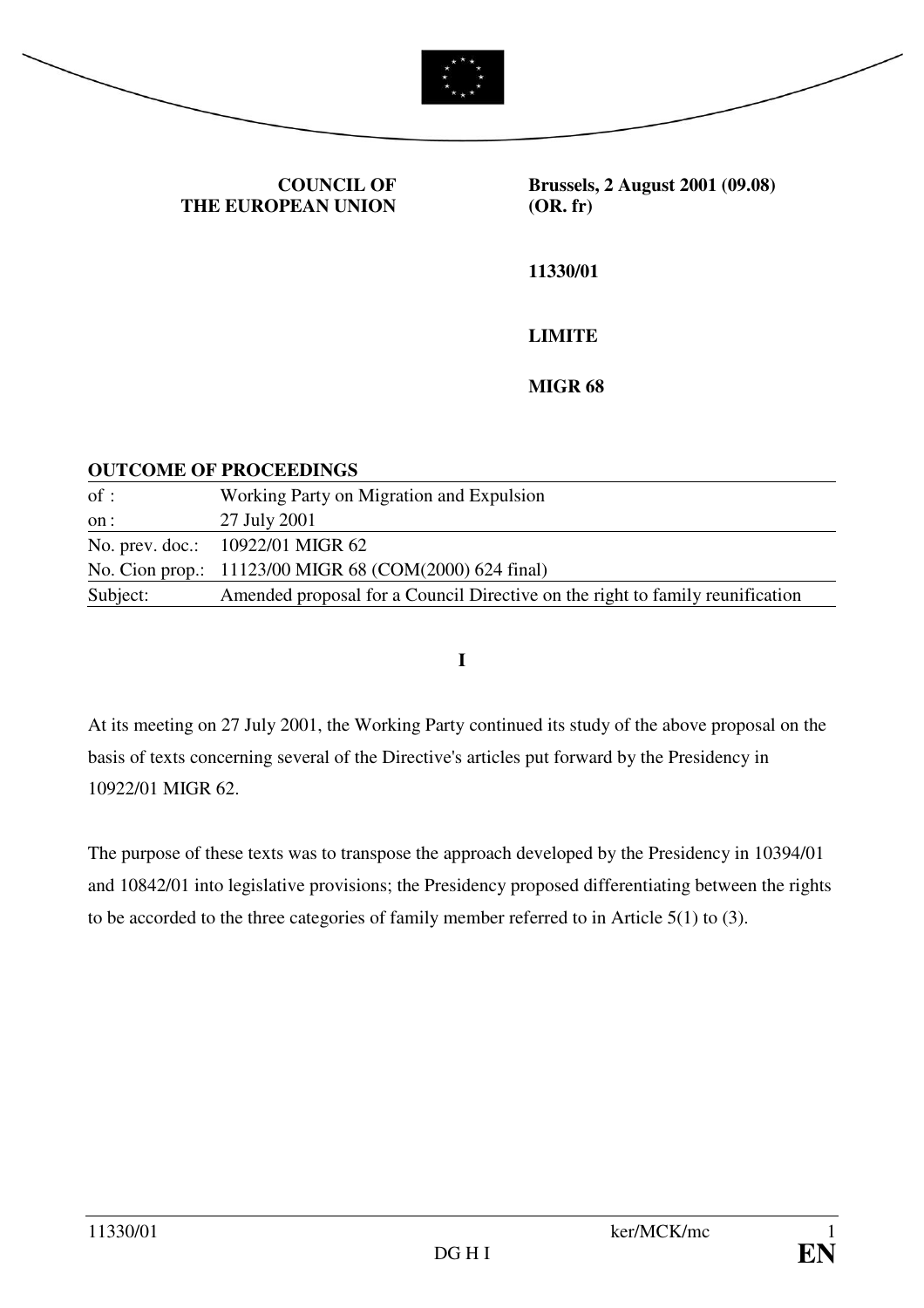At the Permanent Representatives Committee's meetings on 5 and 19 July 2001 there was broad support for this approach. Coreper gave the Working Party a mandate to examine, at technical level, the possibility of varying the rights to be accorded to the different categories of family members in connection, in particular, with the question of time limits/waiting times for these rights to be granted, and also to study further the evidence to be produced to establish the existence of a relationship between unmarried partners, referred to in the third subparagraph of Article 6(2).

– With regard to **Article 6**, and the third subparagraph of Article 6(2) in particular, after a discussion of the discretion that Member States could have in assessing the evidence referred to in this provision, the following wording was adopted:

**"***When examining an application concerning the unmarried partner of the sponsor, Member States shall take into account, in order to establish a family relationship, factors such as a common child, previous cohabitation, registration of the partnership or any other reliable means of proof.***"** 

The Spanish delegation nevertheless entered a scrutiny reservation. Although the Swedish delegation did not contest the fact that account should be taken of registration of the partnership as one of the factors that could prove the existence of a couple, it pointed out that registered partnerships were considered to be a category in their own right in Sweden, with specific characteristics, as distinct from partnerships between married or unmarried people. The Swedish delegation therefore wanted registered partnerships to be mentioned explicitly in Article 5(3), which referred only to unmarried partners.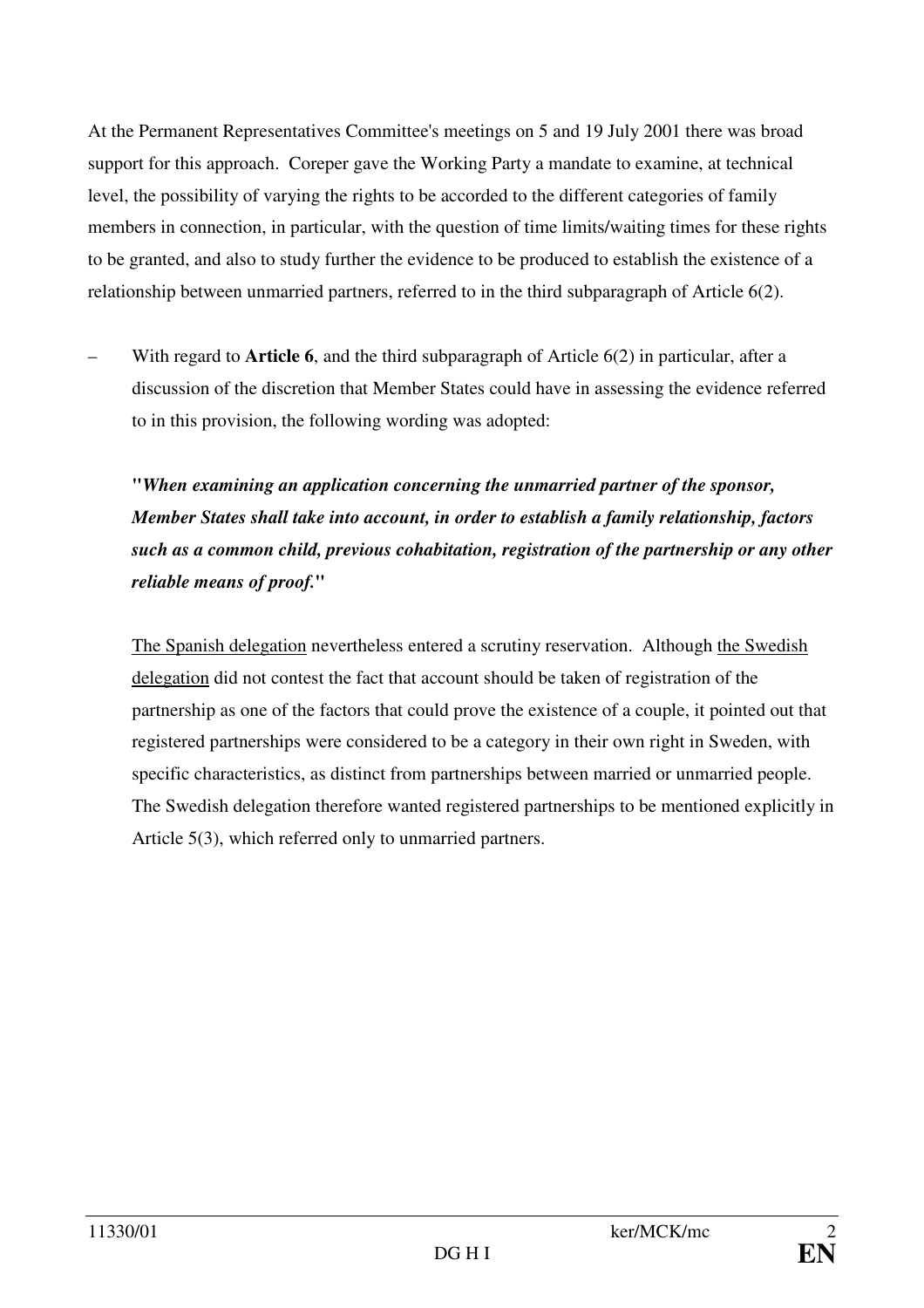When this point was being studied, the German and Netherlands delegations reiterated their reservations concerning the nine-month time limit referred to in **Article 6(4)**, as they wanted a longer period to be taken into account. On the same paragraph 4, the Austrian delegation wanted a footnote added to stipulate that the legal consequences of national authorities' failure to take a decision on a request for family reunification within the time limit set by the Directive would be determined on the basis of the administrative regulations applicable in the Member State concerned.

– With regard to **Articles 8, 13 and 14**, which referred to time limits/waiting times for the rights accorded by the Directive to be granted to the sponsor and/or family members, agreement could not be reached on the proposals from the Presidency, as delegations in the main upheld the positions they had adopted in previous discussions on the provisions in question.

Delegations agreed to only part of the amendments proposed by the Presidency for **Article 16**, on rejection of an application for entry and residence for the purpose of family reunification or withdrawal or refusal to renew a residence permit.

The Italian and Austrian delegations pointed out that their national laws on family reunification were currently being revised. In this context the Austrian delegation indicated that the amendments envisaged would in any case not affect the system of quotas applicable in Austria regarding third country nationals admitted into its territory.

Delegations will find below, in II, the texts of Articles 8(1), 13(2), 14(2), 15(2), and 16(1) and (3) as contained in 10922/01 MIGR 62, with the comments made by delegations in the footnotes.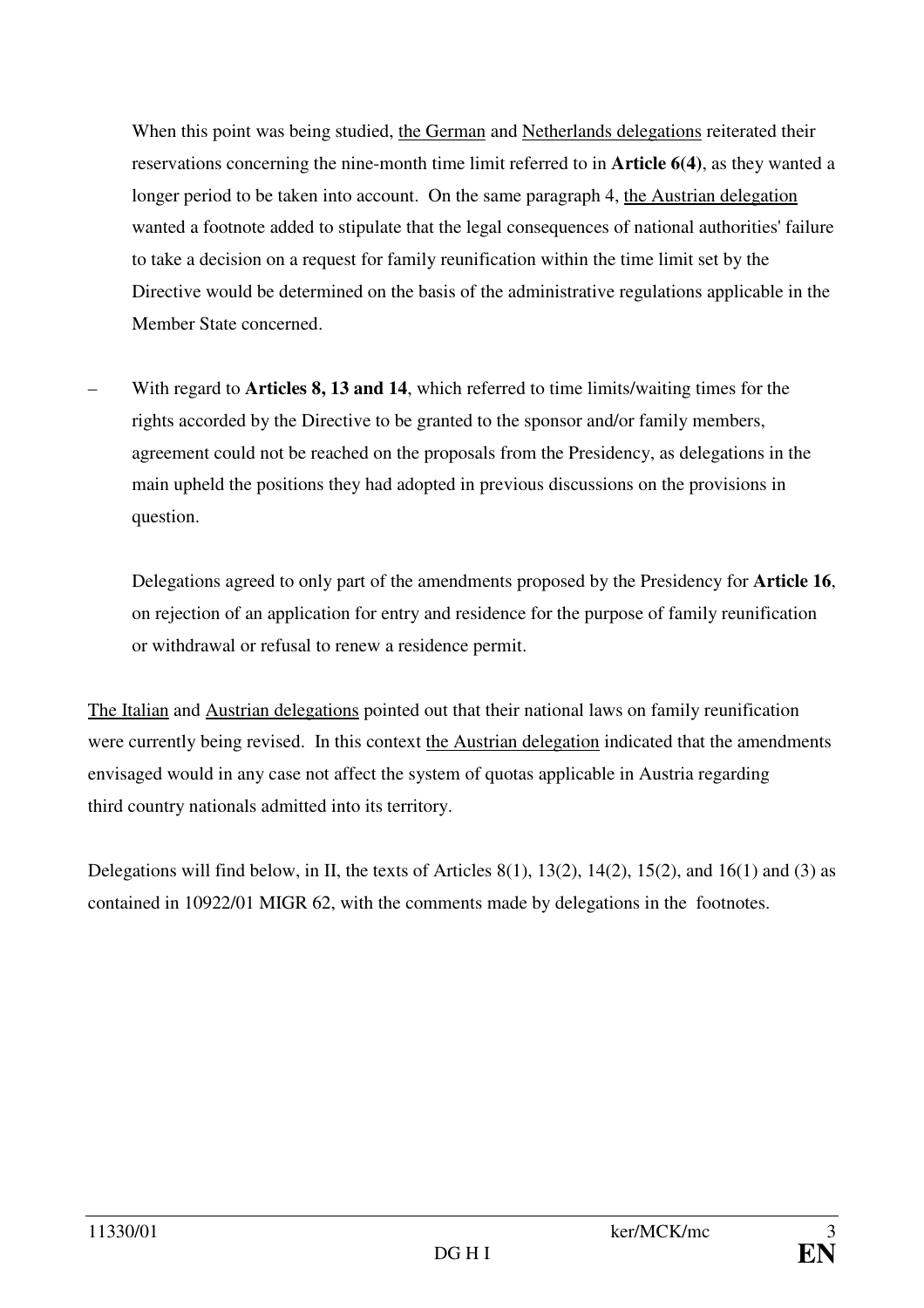1. When the application for family reunification is submitted, the Member State concerned may ask the sponsor/family member to provide evidence that the sponsor has:

**II** 

- (a) accommodation regarded as normal for a comparable family in the same region and which meets general health and safety standards in force in the Member State concerned;
- (b) sickness insurance in respect of all risks in the Member State concerned for himself/herself and the members of his/her family;
- (c) stable resources which are higher than or equal to the level of resources below which the Member State concerned may grant social assistance. Where this provision cannot be applied, resources must be higher or at least equal to the level of the minimum social security pensions paid by the Member State. The stable resources criterion shall be evaluated by reference to the nature and regularity of the resources.

The Member State may require the **sponsor <sup>1</sup>** to meet the conditions referred to in paragraph 1 for a period not exceeding **the following time limits**:

- **one year where the family member is the spouse or a minor child as referred to in Article 5(1);**
- **two years where the family member is a direct ascendant or a child of full age as referred to in Article 5(2);**

 **1** A wanted "sponsor" to be replaced by "sponsor/family member".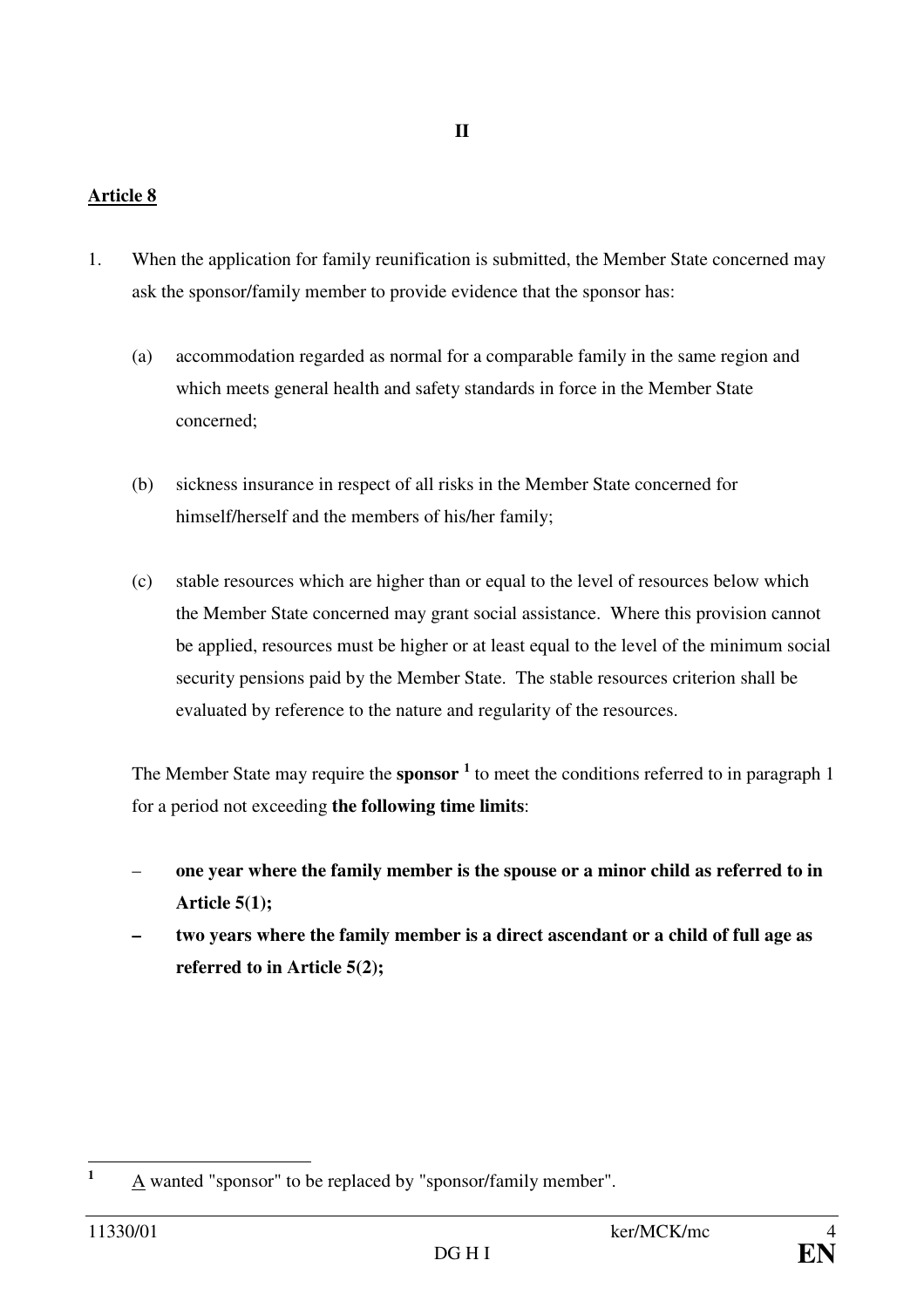# **– three years where the family member is the unmarried partner referred to in Article 5(3). <sup>1</sup>**

However, if the sponsor does not meet the said conditions, Member States shall take into account family members' contributions to the household income.

[remainder unchanged].

 **1** F considered that it was inappropriate to draw a distinction between the categories and that a system of differentiated time limits would be too complicated; it suggested that there be a single time limit of one year for all categories. FIN/NL and S were opposed to the idea of unmarried partners being treated differently from members of the nuclear family. As a compromise, NL suggested a two-year time limit for all categories. EL suggested replacing the current wording with the following:

<sup>&</sup>quot;*Member States may require evidence that the said conditions are met when a residence permit is issued or renewed*".

The delegation stressed that the advantage of this proposal was that no time limit was set, as the person concerned had to meet the condition concerning adequate resources until he/she was entitled to a permanent residence permit in the territory of the Member State concerned. D and A had proposed a single five-year time limit for all the categories of family members referred to in Article 8, but they agreed to the suggestion from  $\overline{GR}$ , while  $\overline{F}$  and  $\overline{NL}$  did not. Although  $\overline{F}$ noted that this was a pragmatic suggestion, it considered that as a consequence the discussion on time limits would be postponed and brought up again in discussions on other articles in the Directive. NL underscored the link between this provision and Article 16 and drew attention to the possible consequences that might arise if no time limits were set in Article 8. Pres considered that Article 8 should set a maximum time limit and reiterated that the Working Party was required to study the question of the time limits provided for in the Directive as a whole. Cion stated that it would not be opposed in principle to setting differentiated time limits, but wondered why this provision should accord less favourable conditions to unmarried partners than to members of the nuclear family. With respect to the comments from delegations that wanted relatively long time limits, it wondered whether it was actual practice in the Member States for families to be split up if their members failed to meet the conditions regarding adequate resources after having lived in the territory for several years.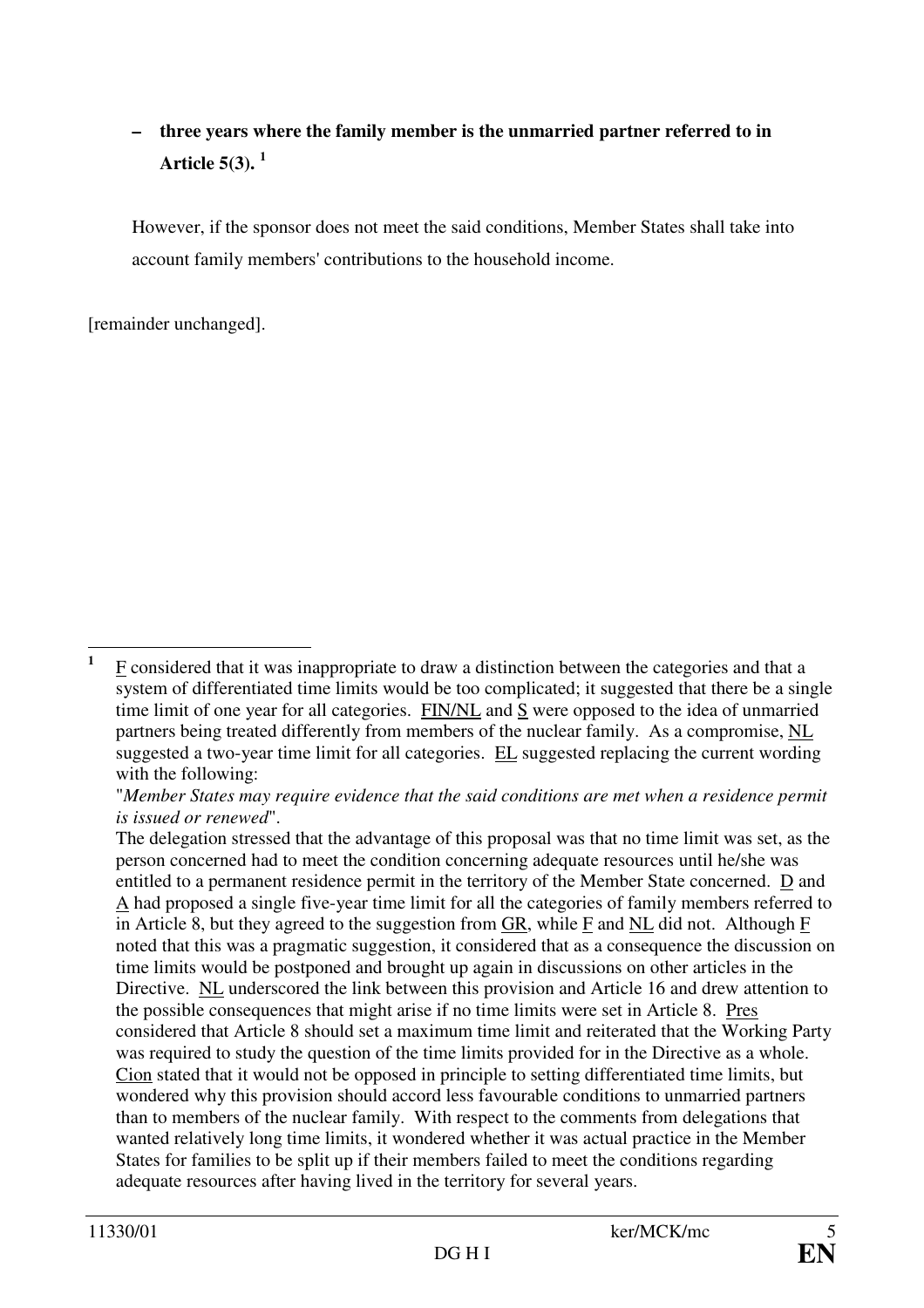- 1. [unchanged].
- 2. The Member State concerned shall grant the family members a renewable residence permit of the same duration as that held by the sponsor.

Where the sponsor's residence permit is permanent or for an unlimited duration, the Member States may grant family members residence permits of limited duration during:

- **the first two years as regards the spouse and minor children referred to in Article 5(1);**
- **the first three years as regards the direct ascendants and children of full age referred to in Article 5(2);**
- **the first four years as regards the unmarried partner referred to in Article 5(3). <sup>1</sup>**

 **1** EL supported the Pres proposal. F considered that it was inappropriate to differentiate between the categories of family members and suggested that a single two-year time limit be set. FIN/NL and S considered that unmarried partners should be eligible to enjoy the same treatment as that given to members of the nuclear family. NL in particular wanted a general two-year time limit. D accepted the idea of differentiating between categories but nevertheless preferred a five-year time limit for all categories.  $E$ , supported by  $P$ , emphasised the voluntary nature of this provision and considered that family members should be able to hold the same kind of residence permit as that of the sponsor. This delegation also considered that if this provision were to contain a time limit it should in any case be as short as possible. Cion stated that even though it was not opposed to the idea of different time limits according to category, it would be inappropriate not to give unmarried partners the same treatment as was given to members of the nuclear family. It also wanted the time limits to be as short as possible. Pres noted that the delegations raised the same problems when discussing Article 13 as they had when discussing Article 8. In response to a question from the A delegation, which wondered if the Austrian system whereby, if the sponsor held an unlimited residence permit, the family member was entitled to a five-year residence permit and could apply for an unlimited residence permit after the first two years of residence, Pres considered that this system was stricter than that provided for under the Directive. It stated that such a system could not be compatible with the Directive unless the unlimited residence permit were issued automatically after two years.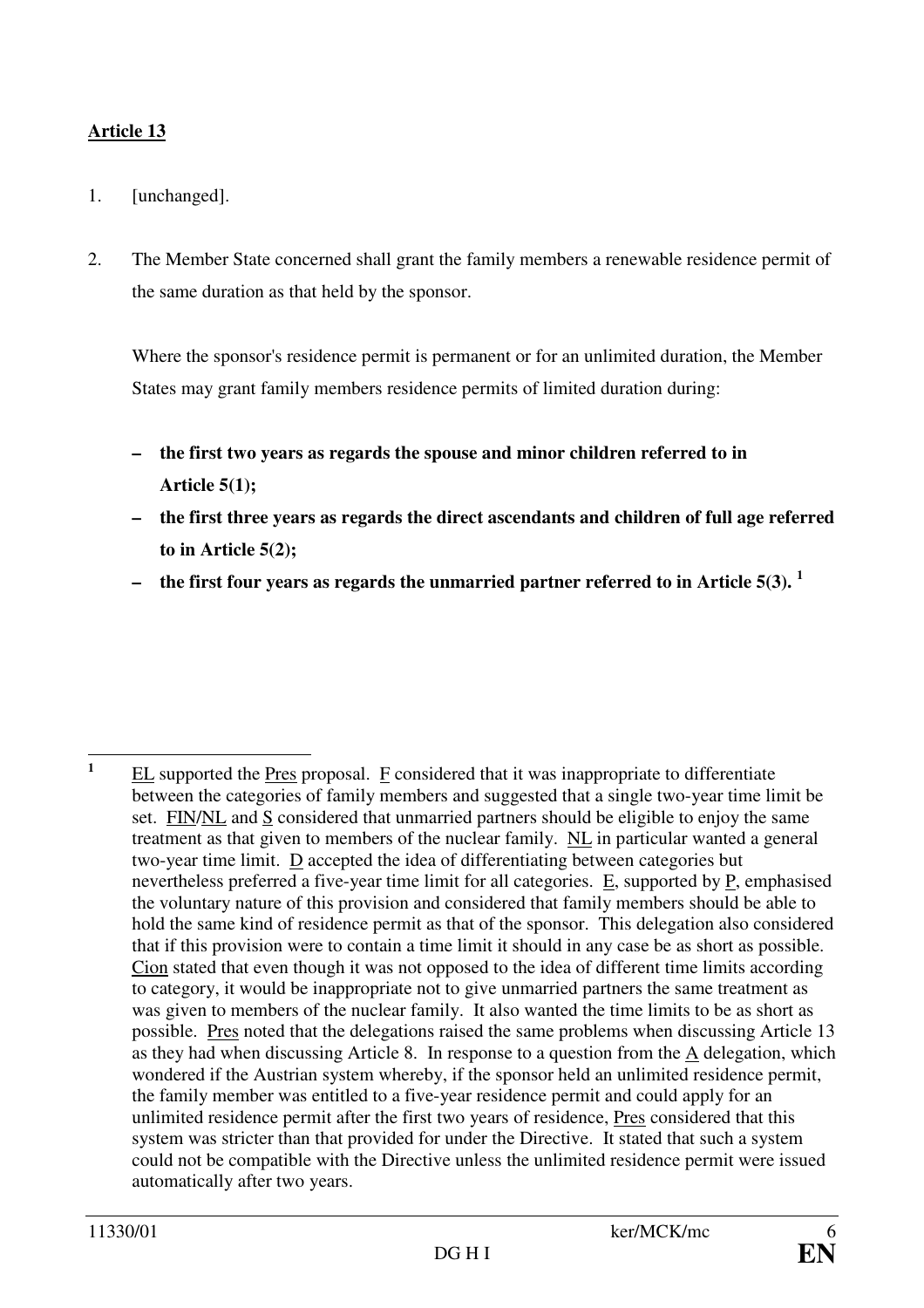- 1. [unchanged].
- 2. Member States may restrict access to employment or self-employed activity by **direct <sup>1</sup>** ascendants or children of full age as referred to in Article 5(2) **and by the unmarried partner referred to in Article 5(3) <sup>2</sup>** .

# **Article 15**

- 1. [unchanged].
- 2. [*change to French version*].

[remainder unchanged].

**2** FIN/F/NL and S were against the possibility of unmarried partners being treated less favourably than members of the nuclear family. Cion agreed with these delegations. NL stated that, even if limits were justified, it would be better to achieve greater harmonisation and curb Member States' margin for manoeuvre; it preferred the original wording of this paragraph. D reiterated its reservation on this discussion and A said it would have difficulty with a situation where there were no limits on access to employment for members of the nuclear family too. With regard to ascendants, EL considered that only exceptionally should these members of the family be authorised to have access to the labour market. It therefore suggested that the words "*may restrict*" be replaced with "*may authorise*".

 **1** In response to a question from Pres, most delegations stated that they would be in favour of adopting a broad definition of "ascendants", which would not be limited to direct ascendants. In contrast, EL and S considered that the definition of ascendants should include only parents. In this context, I maintained that, in the case of direct ascendants, instead of referring to the family tie to the sponsor, account should be taken of whether the ascendant was a dependant of the sponsor or not. B could accept either definition but pointed out that as far as descendants were concerned the Directive took into account only *direct* descendants (i.e. children). NL considered that this question should be studied in the context of Article 5 and entered a scrutiny reservation.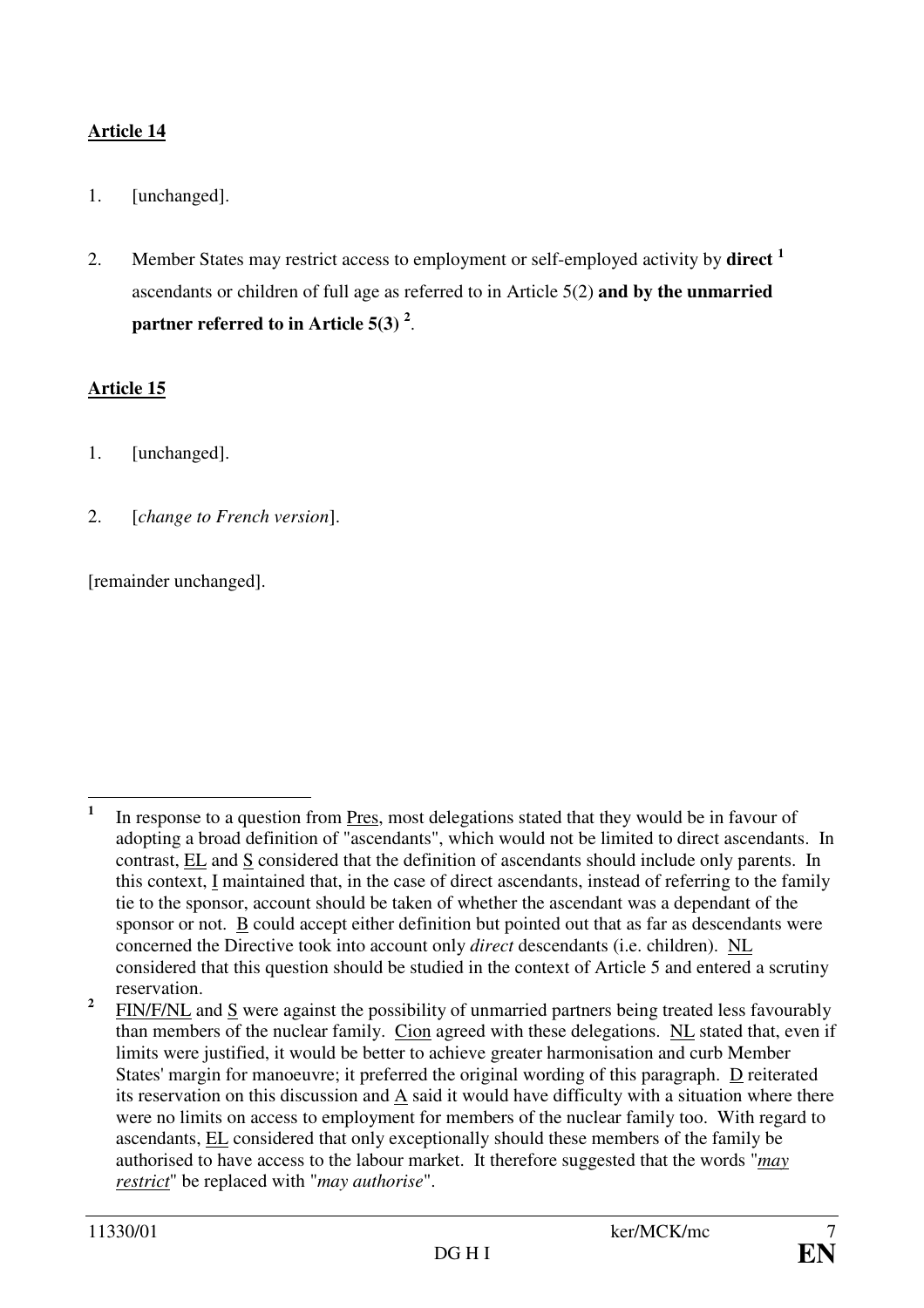- **1. Member States may reject an application for entry and residence for the purpose of**  family reunification or, where applicable, withdraw or refuse to renew<sup>1</sup> a family **member's residence permit in one of the following cases:** 
	- **(a) where the conditions set out in this Directive are not or are no longer met;**
	- **(b) where the sponsor and the member(s) of his/her family do not have or no longer have an effective conjugal or family life <sup>2</sup> <sup>3</sup> .**

 **1** F considered that a distinction should be made between the cases provided for in this provision (rejection of an application for entry and residence, withdrawal and refusal to renew the residence permit). Pres wondered whether it was worth doing this, since as a result the text would be rather long and complicated.

**<sup>2</sup>** F and NL said they had problems taking a position on this provision, especially on (a) and (b), until the issue of time limits provided for by the Directive had been settled. With particular reference to (b), NL stated that the Strategic Committee had agreed to insert a clause into Article 5(1) regarding the requirement that there be an effective relationship, and not just a legal relationship, between the family members eligible for family reunification. NL considered that as the condition set in (b) should be met at the time of admission into the territory for the purpose of family reunification, that condition should be incorporated into Article 5. E and F were against the NL proposal.

**<sup>3</sup>** Cion wondered about the scope of the term "effective conjugal life". It wondered whether strict interpretation of this term might not lead to the situation where a married couple, who had not married for convenience but who were "going through a bad patch" and not living together for a while, might be liable to the sanctions referred to in Article 16. As the Directive provided for sanctions to be applied in cases of marriages of convenience, the Commission considered that this provision would penalise legally married couples who, in particular in the event of separation, might be obliged to continue living together against their will rather than risk having the residence permit withdrawn or not renewed. The Commission considered that these aspects of conjugal life, which were personal matters, should not be taken into account or assessed. E agreed with the Cion arguments. Pres considered that (b) had to be added, as the cohabiting criterion on its own was insufficient, and the Member States should be able to require evidence of at least some relationship between the persons concerned. In response to the concerns expressed by the Cion, Pres stressed that checks would not be carried out systematically as to whether the persons concerned met this condition. S endorsed the Pres proposal and D entered a reservation.